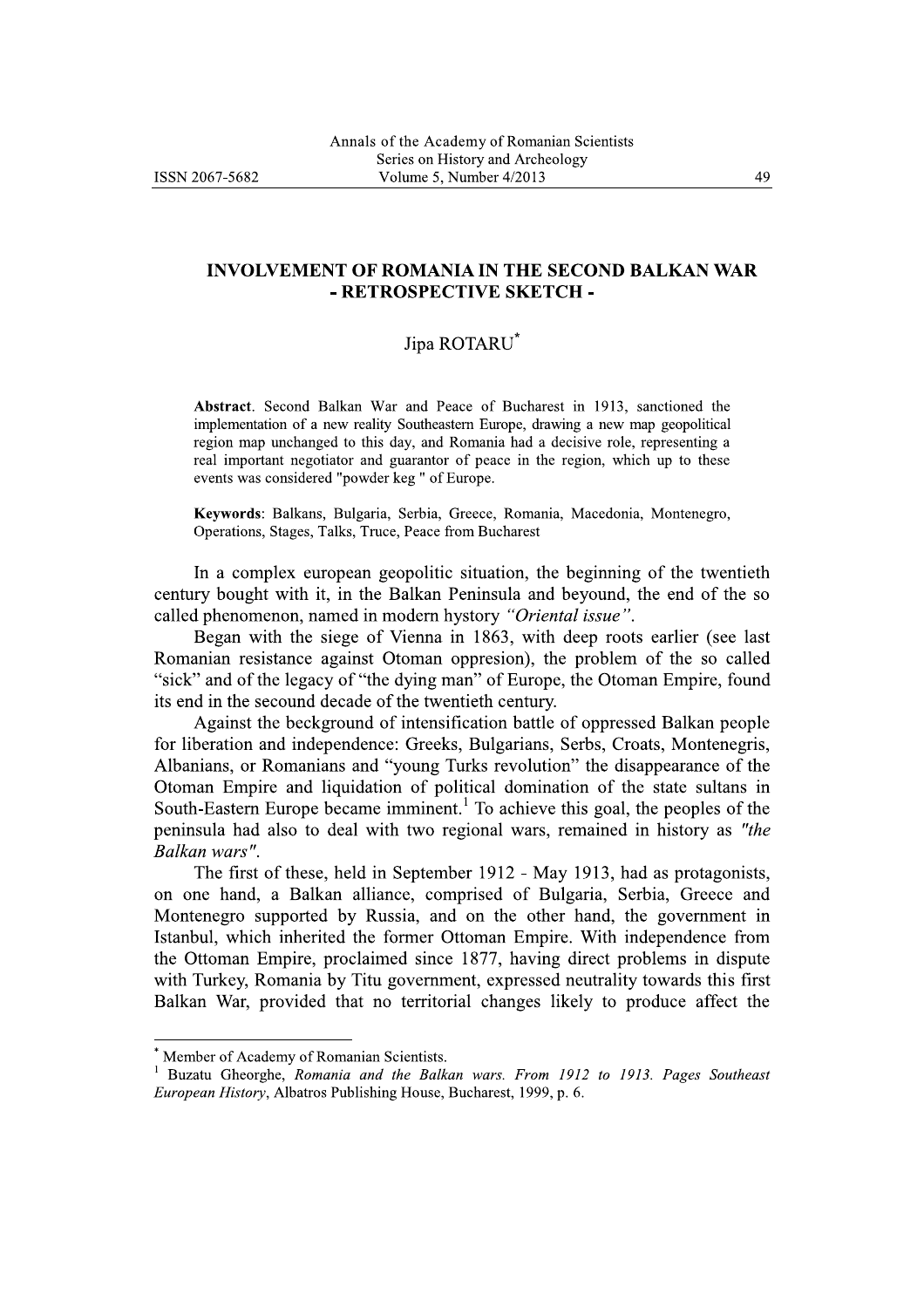historic rights and interests of all the peoples of the Balkans, and as long as none of the states involved in the conflict does not threaten the security of Romania and not trying to establish hegemony in region.<sup>2</sup>

In this sense, the opening of Parliament in the fall of 1912, King Charles I emphasize his message: "Romania, her willingness to help locate war, neutrality towards the warring states of the Balkan Peninsula, but watching attentively conducting numerous events that touch our state interests".

With superior military forces, Balkan bloc succeeded in a short time span of only six weeks to crush the main Ottoman forces in Europe and to release most of the Balkan peninsula except for adjoining space Istanbulului.<sup>4</sup>

As is known, on 16 December 1912 at the London peace talks began between the four Balkan states and Turkey, and the next day to open embassies Conference of the Great Powers (Germany, Austria, Hungary, Italy, Russia, France and England). After extensive debate, the often sterile, given the divergent interests of the Great Powers at May 30, 1913 peace was signed in London, which ended the First Balkan War and sanctioned the removal of Ottoman domination in South - Eastern Europe, but created a new outbreak of war, the deepening animosity between the Balkan states, former allies, determined by Serb military condominium on the Bulgarian- Greek Macedonia, under strict supervision of the Great Puteri.<sup>5</sup>

Romanian government, in turn, even if kept neutrality throughout the conflict opportunity, demanding a revision of the Great Powers border Dobrogea after direct negotiations with Bulgaria had failed and obtaining the signature Petersburg Protocol of April 26 to May 9, 1913 from Bulgaria, Silistra, with a surrounding area 3 Km.<sup>6</sup>

With more acute tension in the relations between former allies in the First Balkan War, due to the hegemonic tendencies of Tsar Ferdinand of Bulgaria and his generals in the Balkans began to feel again the gunpowder in the air. Droughts negotiations are of course controlled by the Great Powers, Russia and Austria-Hungary in particular, signed secret diplomatic treaties, intensify consultations, Member, former allies are threatening each other, expecting only if the ignition fuse.

Gordian knot of disputes between former allies was the question of historical

<sup>&</sup>lt;sup>2</sup> Romanian Commission for Military History Center for Research of History and Theory, Romanian People's Military History Treaty ('TEC...), Vol, Military Publishing House, Bucharest, 1988, p. 264.

<sup>&</sup>lt;sup>3</sup> Debate of Deputies in 1912 ordinary session 1, session of 26 November 1912.

<sup>&</sup>lt;sup>4</sup> S.M. Sophocles, A History of Greece, Thesshaloniki, 1916, p. 351, cited in Nicholas Ciachir, History of the peoples of South-East Europe in the modern era (1789-1923), Scientific and Encyclopedic Publishing House, Bucharest, 1987, p. 333.

<sup>&</sup>lt;sup>5</sup> Nicolae Chiachir, *op.cit.*, p. 334.

 $6$  Central Historical National Archives (ANIC) Royal House fund, file 16 (1912), F.11-12, file 12 (1913), f.1 et seq.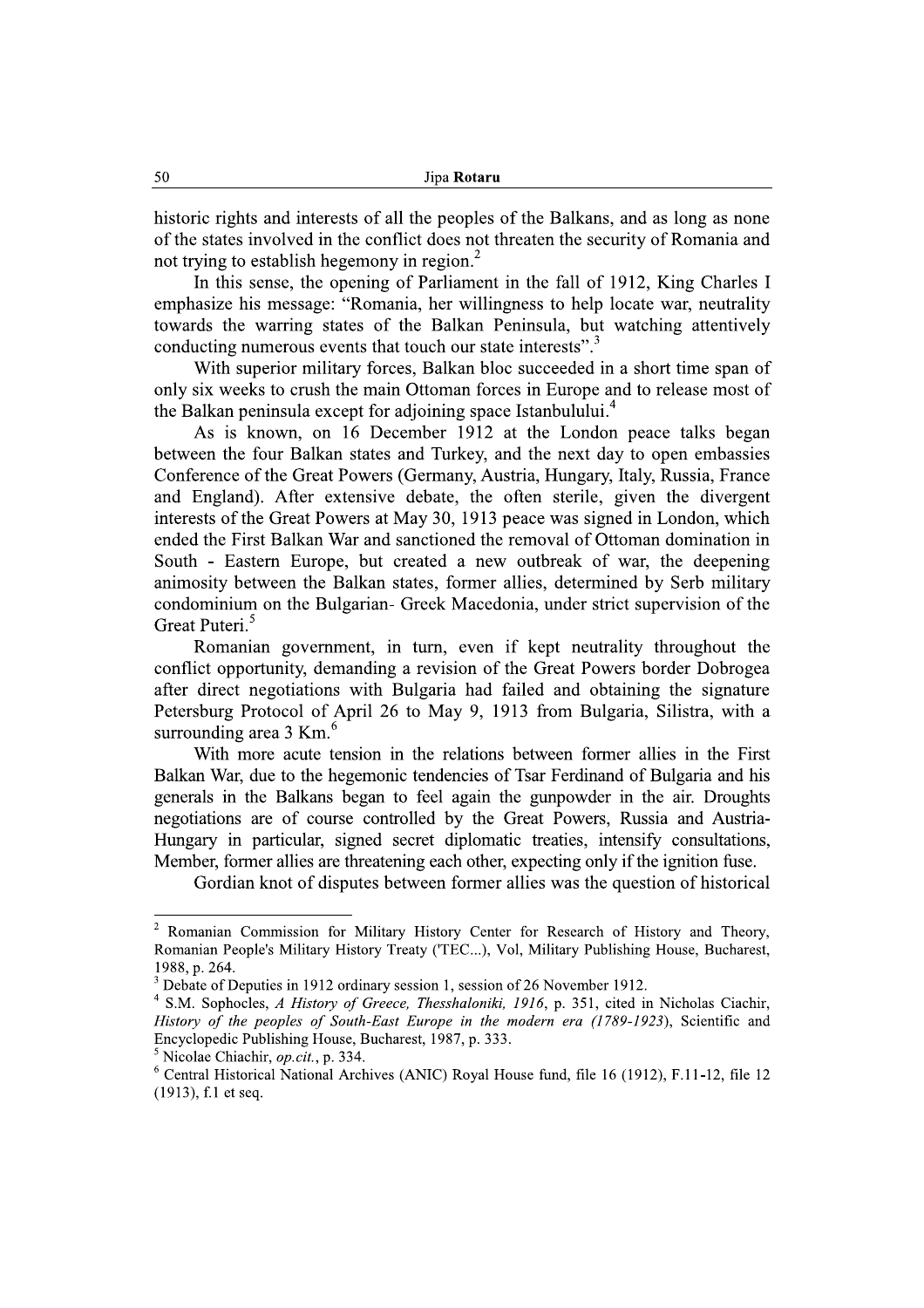Macedonia desired by all three countries neighboring states and became the target of trends "imperial" of Ferdinand, Tsar of Bulgaria. It wanted the restoration of the Empire and the Empire of Tsar Samuel of old Constantinople Basileus. None of the rulers of the time did not think the issue of creating a legitimate alternative Macedonian state, independent or even autonomous such as was natural, given the motives which are held the first Balkan war. Instead, we performed a triple division of the territory of Macedonia, action in historical perspective, it remains clear that the dispute today between hegemonic neighboring states.

In such a charged atmosphere, the Romanian government launched the Great Powers famous memo declaring that if a new war in the Balkans, Romania will not be neutral, but will act as required by its interests : a strategic southern border Dobrogea to facilitate the safety of good neighborly relations with a state that has proven several times that commitments and treaties, a Balkan equilibrium, so that Bulgaria does not become too high by crushing Serbia, which reduces Romania will not ever allow, ensuring proper formal and the peaceful development of the Romanian population from the territories which shares alies.<sup>7</sup>

In front of Bulgaria's ambitions to impose its hegemony in the Balkans, with the backing of more active support of Austria-Hungary, Serbia and Greece allied, ending on 19 May  $/$  1 June 1913 defense treaty which, on the one hand, regulating their interests in Macedonia, on the other hand, if their mutual assured unite attack  $bulgar.<sup>8</sup>$ 

Basically, in this moment, the alliance of the Balkan states fought together for the liberation from Turkish domination in the first war no more. Fully prove increasingly frequent and daily clashes between armed outposts three Bulgarian, Greek and Serbian. In these circumstances, Tsar Ferdinand decided by arms Macedonian conflict and thus primarily Europe and Russia, is made with a fait accompli. Since June 20 Bulgarian monarch, as Supreme Commander. underestimating other belligerents Balkan forces and relying on the support of Austria-Hungary and Germany, ordered the mobilization of the army.

On 28 June, by order of General Savov, the Fourth Army was to attack without a declaration of war, achieving surprise, Serb troops concentrated Bregalnica River and Second Army of the Greek troops Salonicului.

Both orders were executed the morning of 30 June, when the Bulgarian fourth Army forces supported by major Army III (about 120,000 soldiers) of the offensive on a broad front, from sources Bregalnitei to Vardar. Simultaneously, a

 $\overline{7}$ General I. Atanasiu, "The rise of teh country" 1913 campaign in Bulgaria, Cluj, Institute of Graphic Arts, Publishing and Bookstore Book of Romanian SA, 1925, p. 13.

Ministries Etrangéres des Affaires (Greece). Documents diplomatiques 1913-1917. Traite d'alliance Greek Serbia. German-Bulgarian Invasion en Macédoine (hereinafter Doc. dipl...), Athenes, 1917, p. 5-7.

<sup>&</sup>lt;sup>9</sup> Gh. Zbughea, *op.cit.*, P. 65, see also *Treaty...*, p. 273.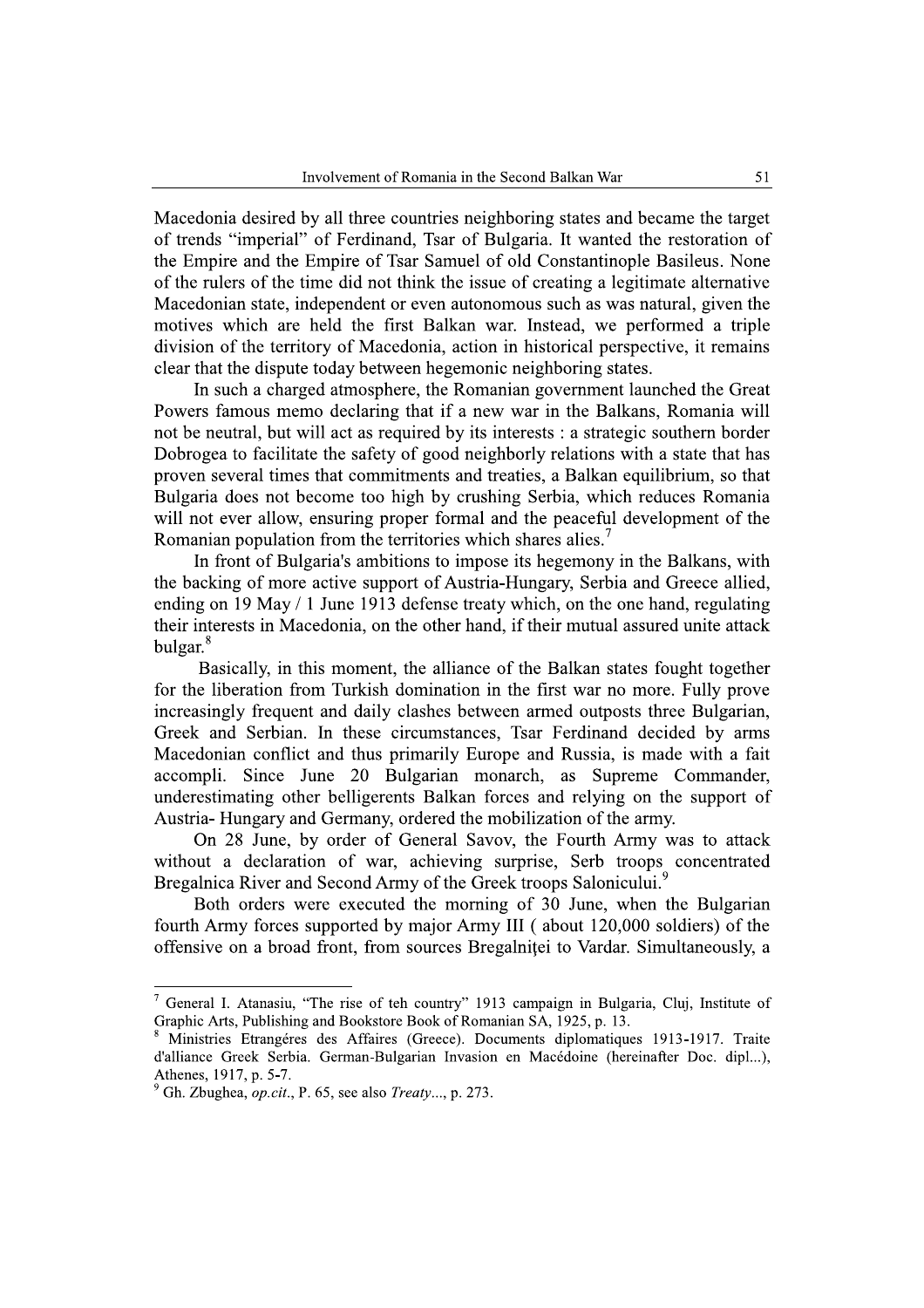second Bulgarian army with a strength of about 60,000 troops, went on the offensive in the way Strunitei against the Greek army (90,000 soldiers). He also ordered the concentration Bulgarian Army Take the Belogradchik and preparing an offensive on the city of Nis, Serbian forces to isolate the Belgrade area of the main forces concentrated in Macedonia.

Begins the second Balkan War. Along rivers and Zletovska Bregalnica fierce fighting took place during 8 days (June 30 to July 7). The losses of the two belligerents in this campaign have surpassed the total loss figure by then the entire Balkan War, rising to fifth in each parts forces.<sup>10</sup>

After a temporary victory of the Bulgarian Army, achieving surprise, the front pierced Serbian army launched a strong counter-offensive which resulted in the end of the eight days of fighting, the rejection of the Bulgarian army on the old border line between the two states. The defeat of the Bulgarian army and other operational directions provoked a strong political crisis, culminating in the fall of S. Daney Government on 15 July. New political and military leadership in Sofia decided to restore it difficult military situation created by a strategic defensive front Serbs and the concentration of large forces to stop the advance of the Greek army in Macedonia and will resume of ensive.<sup>11</sup>

Meanwhile, during the 30 days less than the actual fighting on several fronts, generalized war in the Balkans, with three original belligerents, Bulgaria, Greece, Serbia, coming on line in combat Montenegro, Romania and Turkey.

At the outbreak of the Second Balkan War (June 30, 1913) Romania is engaged in a major diplomatic effort to solve the problem Quadrilaterall, which consists in embedding the Romanian Dobrogea city of Silistra, "key Dobrogea" how long publication name, taken from body of the country and once in 1877 Bulgaria retaliation from Russia, because Romania has resisted abduction southern Bessarabia again. How endorsed personalities of the Romanian political and public life such as Ionel Brătianu, P.P. Carp, Nicolae Iorga, Titu, Take Ionescu, Vasile Pârvan, Mihael R. Sturdza, Titulescu, A.D. Xenopol others, decide on rostrum of parliament or the press in connection with the matter era Dobrogea frontier in this regard, since 1912 a series of events being organized public<sup>12</sup> that requires military action south. "The problem Silistra" was included in the political agenda of the European powers. In London, St. Petersburg, Vienna, Paris or Berlin to discuss intensively Romanian claims for or against the Silistra. In London, the commission of Charles I, Tache Ionescu and even hire N. Misu diplomatic negotiations for supporting Romanian thesis. Furthermore, on 16 January 1913 in the capital Albion sign a protocol record actually divergent position of the two countries, the two major problems of Romanian interests in the Balkans,

 $10$  Treaty..., p. 273.

<sup>&</sup>lt;sup>11</sup> Gh. Zbughea, op.cit.

<sup>&</sup>lt;sup>12</sup> View publications: Age, events, opinion, future, order, truth, Evening and so on, in the last months of 1912 and first in 1913.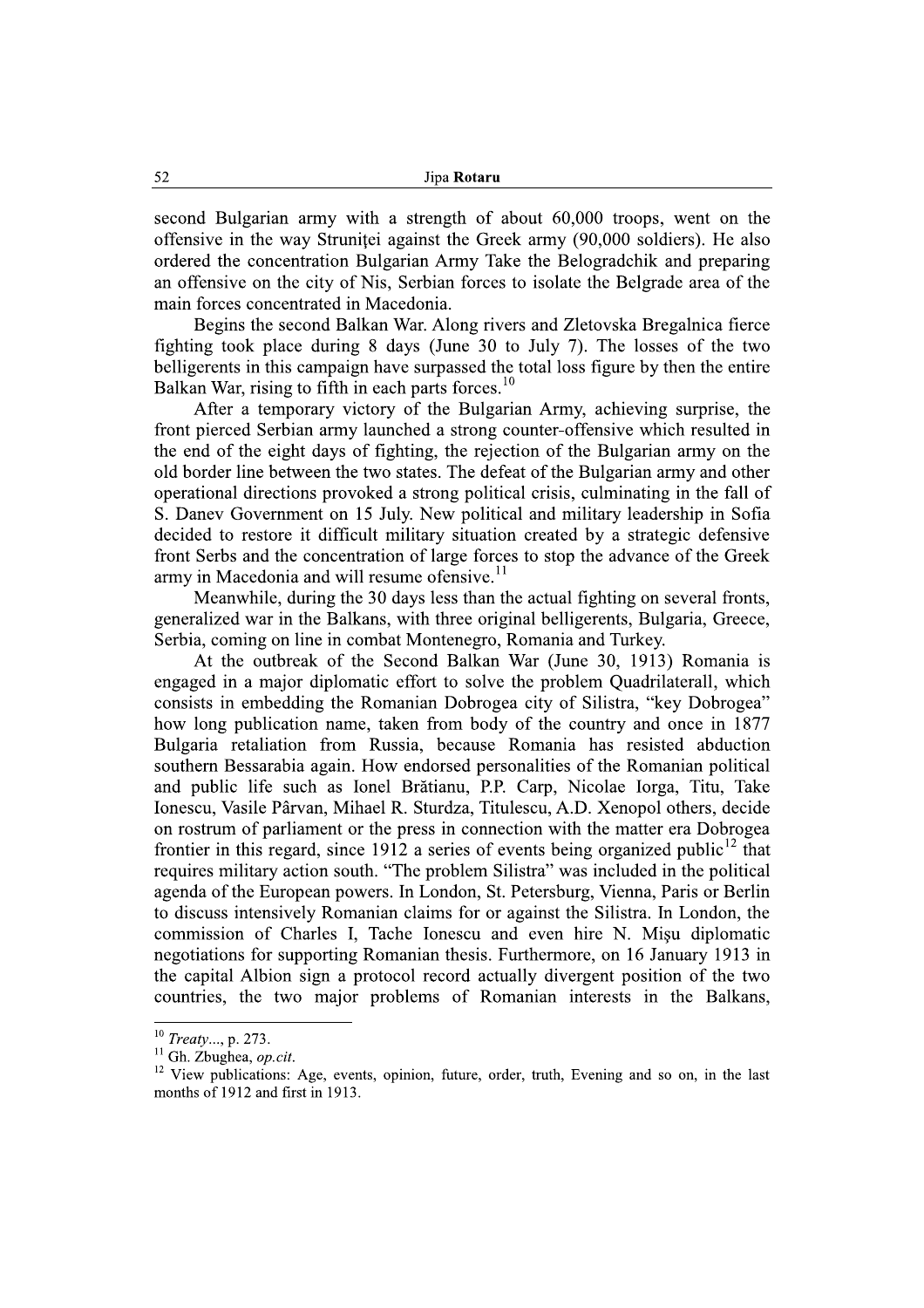Dobrogea and Aromanian.

Citing internal pressure ("Land of the lost patience"). Titu tried to resume bilateral negotiations to resolve all contentious issues. Lack of interest led to the failure of the Bulgarian side approach and taking the initiative by the Great Powers. Based on the statement submitted to the Romanian government in the six European chapters on dispute Romania and Bulgaria, Romania claimed that "a boundary line having a starting point a few miles west of Silistra, thus covering the city and going to Balchik on Sea Black".<sup>13</sup> It was organized a conference of foreign ministers of the Great Powers, with the participation of Bulgaria and Romania in St. Petersburg on January 18, 1913, led by Russian plenipotentialul, Sazonov. With the exception of the representative of Great Britain, all other representatives of the European powers contended Romania. After extensive debate, the delegates were admitted and Romanian and Bulgarian D. Ghica and S. Daney, which lasted several weeks, reached on 9 May at the signing of the Protocol mediation, which was to be kept secret until the conclusion of peace with Turks. The document is made public, causing a vivid manifestation of adhesion at most Romanians discussion and approval by the House and Senate in mid-May. Three of the four articles of the protocol approved by Parliament aimed at resolving the border issue favorable Romanian Dobrogea state and an article of the Aromanian Problem.<sup>14</sup>

Based on the protocol was established by the governments of the two countries, a joint commission on border demarcation, fortifications and compensation. From the Bulgarian side, the commission consisted of gender. Papricov, Lt. Col. Stanciova and four deputies. From Romanian, gen. I. Culcer, col. C. Cristescu, mr. G.A. Dabija, diplomat A.E. Lahovary, deputies D. Nenitescu, N. Ciucu, P. Grecianu.<sup>15</sup>

Commission met on Silistra and has started work on board the roval boat "Stefan cel Mare" on 8 June 1913.<sup>16</sup> Completely different interpretation problem the term "3 km around" is about the limitation of protocol mediation for incorporation Silistra Romanian Dobrogea and 3 km. around, and gave birth to live long controversy, from different interpretations of the term, the idea of measuring the Bulgarians approaching 5 km, starting in the center and Romanian, the fortifications surrounding the city. At its meeting of 18 June, the Joint Committee decided to transfer the proceedings to Russe, closer to the two capitals, and the next hearing was set for June 22. Meanwhile broke the Second Balkan

<sup>&</sup>lt;sup>13</sup> Gh. Zbughea, *op.cit.*, p. 171.

<sup>&</sup>lt;sup>14</sup> Les eveniments de la Peninsula Balcanique. L'action de la Roumanie. 20 septembrie 2923 – 2 aout 1913, București 1913, p. 98-100.

 $^{15}$  Doc. dipl..., p. 104.

 $16$  Ibid., p. 115.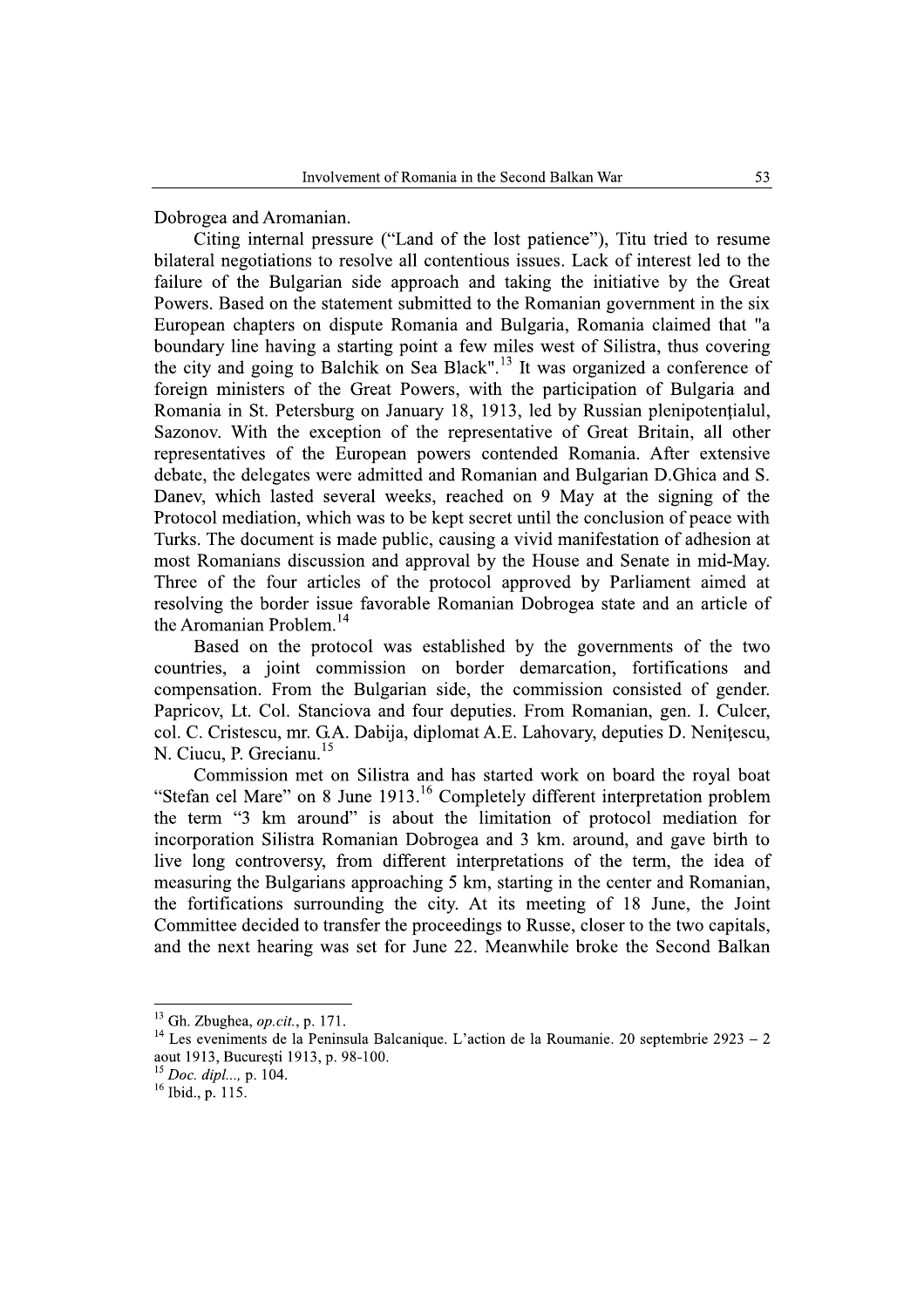War Committee meeting totally suspendate.<sup>17</sup>

The damage of relations between Bulgaria and its former allies, bellicose tendencies of Tsar Ferdinand and more extensive involvement of the Great Powers in the Balkan Peninsula on one side or the other side of the barricades that knocks war against their own interests, to which was added the suspension proceedings of the joint Romanian-Bulgarian, Romanian state however created a very special situation, imposing and a much more vigorous and determined. Encouraged by France, which grasping his role in the Balkans, which might play Romania, Titu advised to get out of neutral, Charles decreed on June 20 Romanian military mobilization.

Case mobilization was received with great enthusiasm by the Romanian public opinion, especially that the action was perceived as directly opposite Romanian monarchy policy, supporters of the Bulgarian Tsar multiethnic hegemonic tendencies and oppressing the Romanians of Transylvania and Bukovina. Here's how it describes in his memoirs mood engulfed the entire Romanian nation from ruler to sandals, gen. I. Atanasiu: "The day was declared mobilize our country romanianhood all I could say, went into celebration. ... Targoviste, a bunch of young people see a flag printing Negoescu door, tears it out and now with the symbol of the country, can I speak, who is their soul to speak, have someone to listen. In a flash stick posters on walls, announcing that the Romanian nation in debt and start this minute, Romanism was revived, ACI and everywhere he lives, says. Young cluster sits in gardens, bring placards on which is written: «Down Bulgaria, Romanian army» live, it is clear that the country's military will now talk and talk fully and manfully /... / It forms a column through songs «On our flag» and «Awake, Romanian», recalled to the new life and those that barely shimmered a bit of hope for a better fate, hard Romanism".<sup>18</sup>

Take Ionescu in his memoirs wrote: "Romania's action signifies the first step of our emancipation from the voke of Austria-Hungary, and Romania was to strengthen the prestige of the great ideal of the union, and about our soldiers in the summer of 1913 in Bulgaria in November «to reach Transylvania» express one of these profound truths that Budapest could not guess it",<sup>19</sup> 2 and over the years, Gh. Brătianu record " deep sense of mobilization of 1913 explains not for the few km 2 of Quadrilateral, but especially because it was, after all pass the time, the first manifestation of the Romanian armed forces who crossed the Danube as he could one day pass and the Carpathians".<sup>20</sup>

After early July has recalled its minister at Sofia, the Romanian government has ordered the Romanian army crossing the Danube in order to "establish peace".

<sup>&</sup>lt;sup>17</sup> Ibid., p. 148.

 $^{18}$  General I. Atanasiu, *op.cit.*, p. 12.

<sup>&</sup>lt;sup>19</sup> Take Ionescu, Souvenirs, Paris, 1919, p. 29-30; apud: The Treaty..., p. 275.

<sup>&</sup>lt;sup>20</sup> Gh. I. Brătianu, Origin and formation of Romanian unity, Bucharest, 1942, p. 102.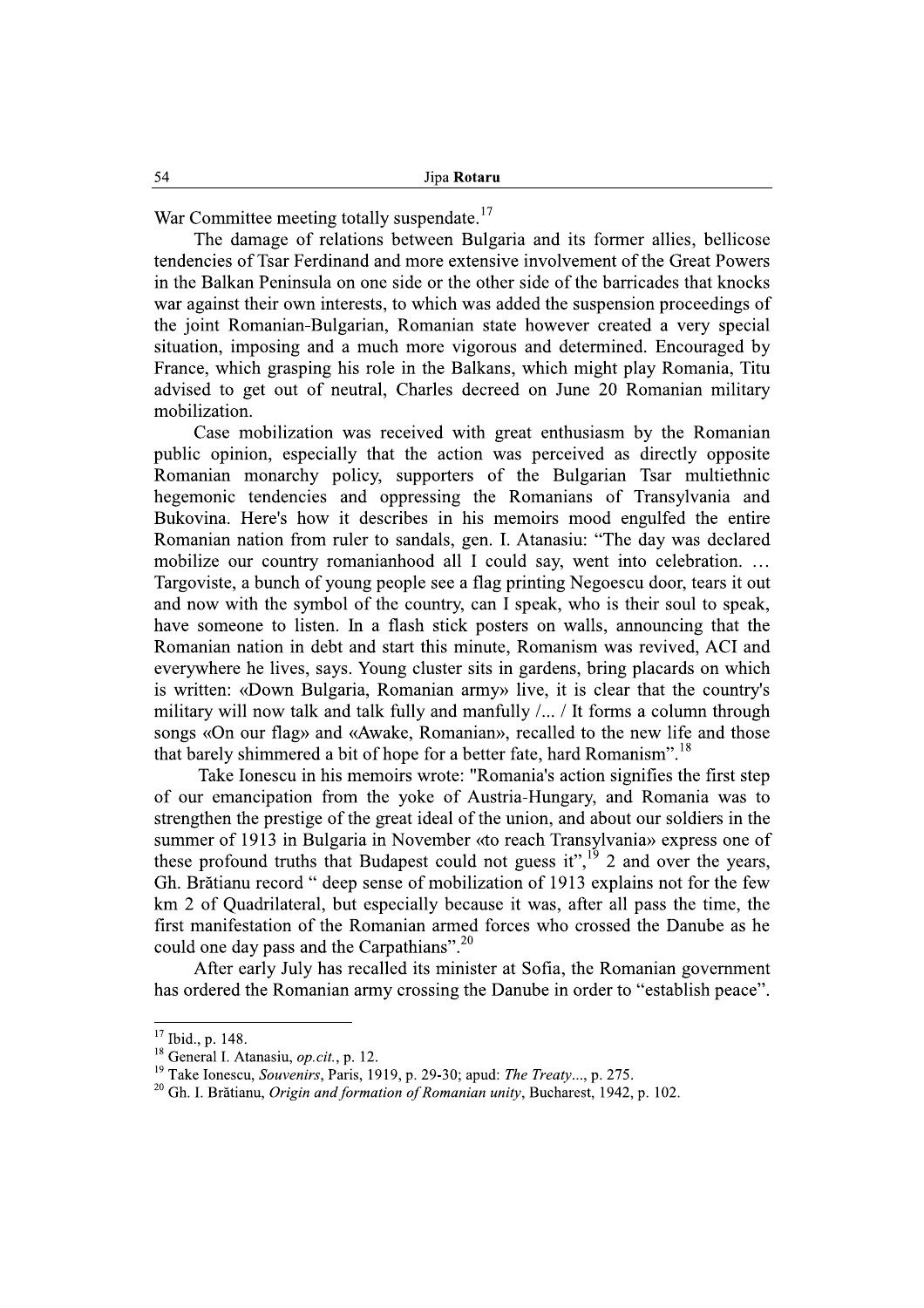However, through a diplomatic note diplomatic representatives abroad were notified that Romania does not pursue a policy of conquest, shall consider only the government in Sofia counteract the temptation to establish a military hegemony in the Balkans and Bulgaria tsarist speedy restoration of peace in the region.

From a beginning should be noted that the passage of the Danube and Romanian military intervention in the Balkans, in times when fights between other belligerents were in full swing, had a decisive role in the final solution and end military operations.

Operational plan drawn up by the General Staff under the direct leadership of General Alexander Averescu and approved by King Charles I, was called " Hypothesis no. 1a 'and concentrating provide the Romanian army along the Danube and in Dobrogea in a very short time, in order to trigger a vigorous offensive forces south river side.<sup>21</sup> All military operations after executing mobilization, concentration and strategic cover and then the passage of the Danube, were to take place in two directions: the main one to Sofia, to put an end to the war and as soon as the second secondary "small Quadrilateral" in the direction Rusciuc-Varna.

To accomplish this mission, the function and arrangement of Bulgarian troops, the General Staff decided to form two groups: the first group the main army operation was placed under the command of Prince Ferdinand, empowered "commander in chief", assisted by the Chief of Staff, General Al.Averescu and have four army corps composing 10 infantry divisions and two cavalry and will concentrate mainly in the southern Oltenia, Bechet - ship line - Silistioara - Izlaz, and the two Corps of Dobrogea, division under General John Culcer concentrated between the Danube and the Great army 5th Corps consisted of three divisions infanterie.<sup>22</sup> Livestock Romanian army mobilized amounted to a total of 509 820 people (more than  $6\%$  of the population), of which 8693 were officers<sup>23</sup>.

He surprised most observers rapidity with which military mobilization was performed in its entirety Romanian army mobilized being only 8 days after the declaration of mobilization of the positions set, which at that time constituted a European premiere.

Concentration of districts is left Danube and units of the Romanian army would cross the Danube on the bridge of ships from Silistioara (ship) or port and using monitors to Bechet in front Rahovei operation started at dawn 2 July and then submit to the Sofia - Ploydiv along the river gorge Isker and occupy the Balkan mountains, the Bulgarian forces to prevent the junction of the Vidin-

<sup>&</sup>lt;sup>21</sup> The ANIC, fond Royal Family, file nr.  $2/1913$  at f. 2-12 is the document "Guidance" memorandum regarding Romanian military operations that would occur if Serbo-Bulgarian conflict" prepared by General Al. Averescu.<br><sup>22</sup> Romanian Military Archives (hereafter AMR) fund General Headquarters, file nr. 34/1913, F. 6

and later.

<sup>&</sup>lt;sup>23</sup> The Treaty..., p. 276.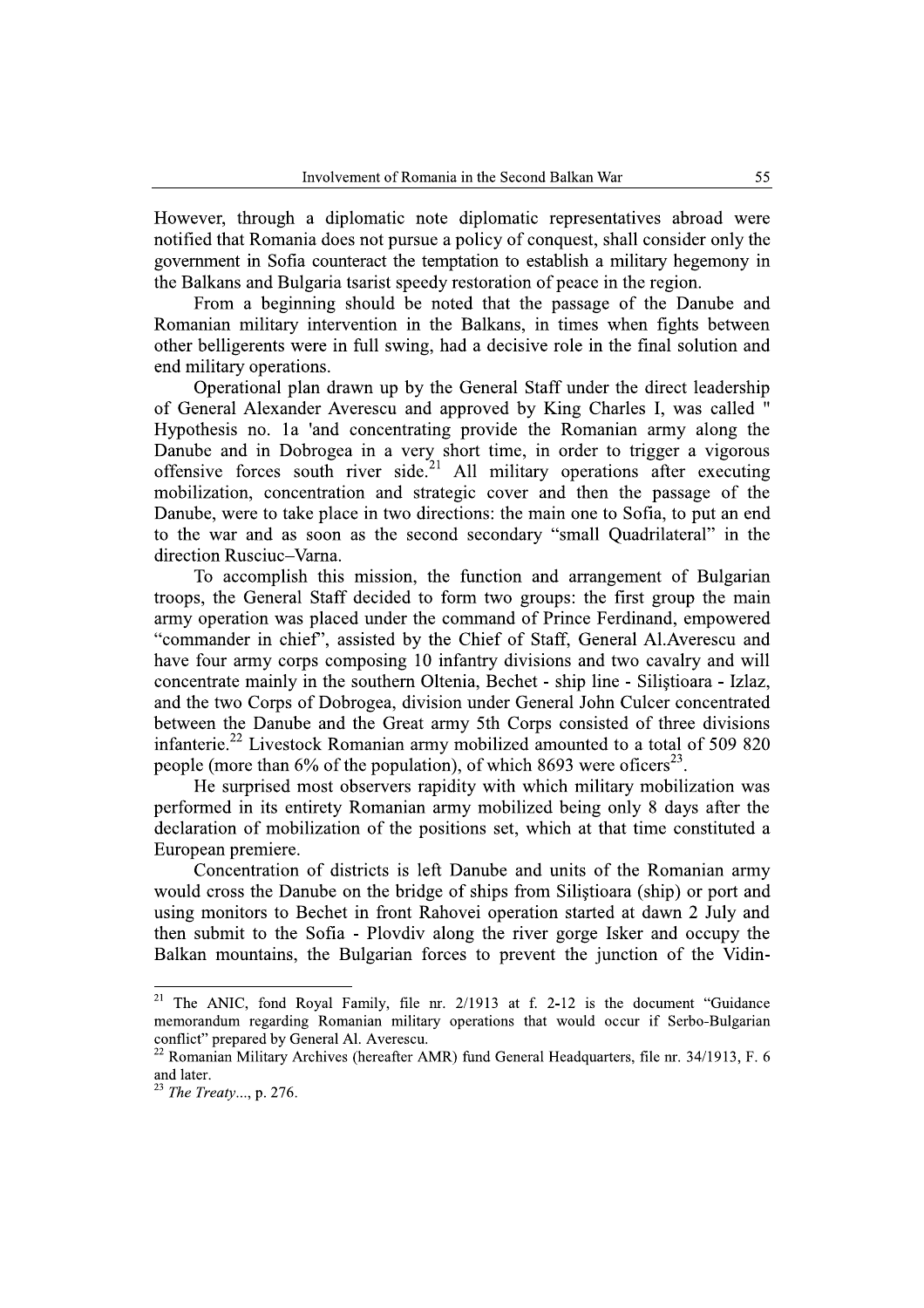Timoc with those inside to Sofia. After a smooth crossing of the Danube, during submission to gorge Balkans occurred and the first clashes with Bulgarian troops. These were recorded in the village district lentils, on 5 July and were consumed between subunits of the 1st Cavalry Division with isolated groups of Bulgarian troops. A Bulgarian brigade, commanded by General Siracov surrendered entirely to the 2nd Cavalry Division at Ferdinandovo, 6 july.<sup>24</sup>

In a very short time, the Romanian army in the Balkans gorge forced many districts. Orhan was conquered town 25 km north-east of Sofia by the brave troopers of the 2nd Division on 6 July, and the next day 1st Army Corps, entered the town of Vratsa, he took control. Thus ending a successful first phase of the Romanian military campaign in Bulgaria. Romanian Army had taken control gorges, preventing a possible organization of the Balkan Bulgarian and set their bulk resistance forces and Etropole Zlatila step up to the Danube.

Next step was to be done forcing the mountains and the plateau is the capital of Sofia. On 9 July, by order of the General Staff, began crossing the Balkans, following the occupation of the Bulgarian capital to run in the last stage of the battle through a series of offensive actions on major access routes: a) Ferdinandovo-Bercovici-Sofia; b) Sofia-Orhan; c) Zlatitsa-Sofia. Sofia occupation due to end on July 14, the 22nd day of the declaration of mobilization.

Forcing Balkans besides eased decisive action towards Sofia, on the other hand helped improve Greek and Serbian armies, who are fiercely opposed to the whole bulk of Bulgarian forces. During the action to fill Sofia, some Romanian units reached up to 12 km. the capital, at the July 10, King Charles I gave the order to stop the advance of the Romanian army, some units even have to come back too close to Sofia positions already filled. He ordered troops to occupy new positions, for a longer period and fulfilling tasks and restore peace in the territory of Bulgaria. Redeployment of forces in those days was imposed as a result of reporting among troops of the first cases of cholera contamination from the local population. Simultaneously, Charles addressed the sovereign Serbia, Montenegro and Greece have they cease military operations and peace negotiations. Basically, the Romanian front, from July 11 to 12 was setting truce while fighting elsewhere lesser extent, were also held between troops Bulgarian, Serbian and Greek, up to July 17, 1913.

In parallel with the Army warfare operations on the main direction in the south, along the body of Dobrogea secondary operations since the morning of June 28 made no great effort, mandated to take control of border territory Balchik Turtucaia - line, including the city Balcic.<sup>25</sup>

The first city - Silistra was taken from the first day without any resistance by a mixed detachment commander col. I. Simionescu. Simultaneously, other forces

<sup>&</sup>lt;sup>24</sup> A.M.R., M.C.G. background, file nr. 34/1913, f. 9-10.

 $25$  The Treaty..., p. 281.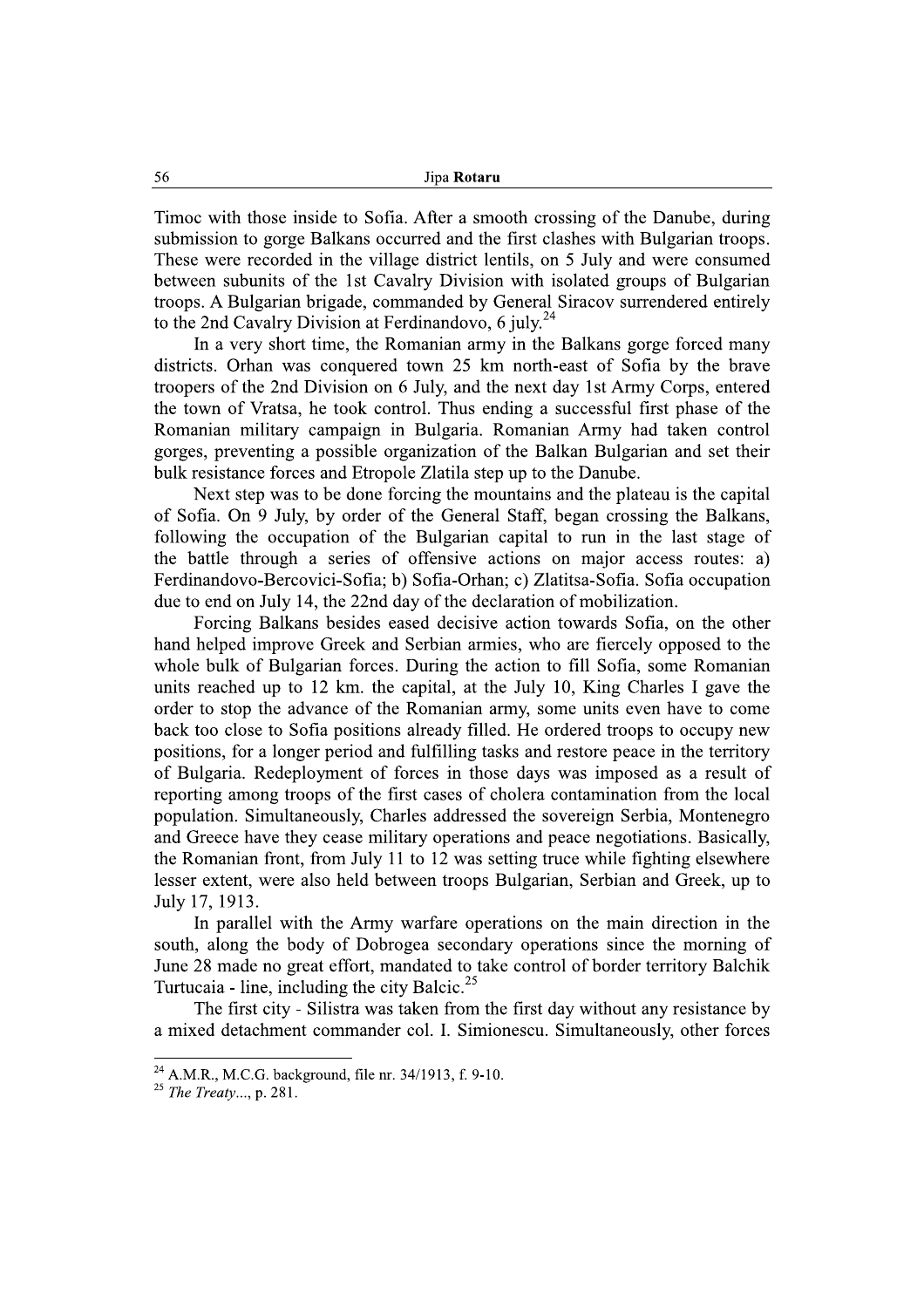have been forced march in the Quadrilateral, acting offensively toward Turtucaia 9th Division and 10th Division to Bazargic. Quadrilateral whole passed in a few days under Romanian military authority, established garrisons in Silistra, Balchik, Bazargic, Turtucaia, Curtbunar and Bairamdede village. By order of King Charles I, on July 7 in the Quadrilateral Romanian troops in garrisons were directed to Sumla to perform safety - CFSumla transport in Sofia, Varna and Sumla - Rusciuc Bazargic - Varna road.

Romanian army's military action south of the Danube Bulgaria unable to put give continue operations against its neighbors. In early July, Tsar Ferdinand addressed a telegram to King Charles I, asking him to stop military operations and to conclude a separate peace, hoping that achieving neutrality Romania may continue to struggle with Serbia and Greece, as was advised by the Vienna. Convinced of the need for speedy restoration of peace in the Balkans, thus preventing a direct interference of the Great Powers, Titu opposed separate peace, calling for a truce to be part general all warring states. Steps taken by Charles capitals of Greece, Serbia, Montenegro and Bulgaria have prevailed in a first stage in Nis, met military representatives of five states to determine the terms of the armistice and decided on the Peace Conference. From Romania participated: General C. Coandă, col. And Lt. Col. C. Cristescu, H. Cihoski.

As for other matters of political, territorial and so on, so the non-military character, was set at NIS agreement to be debated in the Peace Conference to be held later in Bucharest. Choosing the Romanian capital of belligerents to conduct peace negotiations, have special meanings: on the one hand represent prestige enjoyed by our country in the Balkan Peninsula as a result of intense diplomatic activity, and military intervention to restore balance and peace and, on the other hand, provide remote maintenance to the interests of the great powers of the Balkan strictly given to the consequences of their interference in the internal affairs of states where small and medium Peninsula.

Under the leadership of Prime Minister of Romania, Titu, in 17/30 July 1913 opened Peace Conference in Bucharest, which were represented the five warring states at the highest level through their heads guvern.<sup>26</sup>

As a first action absolutely necessary for proper functioning of the Conference, signed a truce in four articles, the cessation of military actions on all fronts for five days, extended indefinitely until the signing of the peace treaty, this truce as the Nis was not sufficiently definite.

It is interesting to note the style adopted during the conference, this time paying most bilateral discussions between delegates and plenary sessions very short time, they resumed to sign the minutes of a conference secretariat. As far as we are concerned, the Romanian delegation provided advice to all other delegations own issues of interest raised by representatives of Bulgaria, Greece

 $^{26}$  N. Iorga, parliamentary speeches. 1907-1917, Bucharest, 1981, p. 21.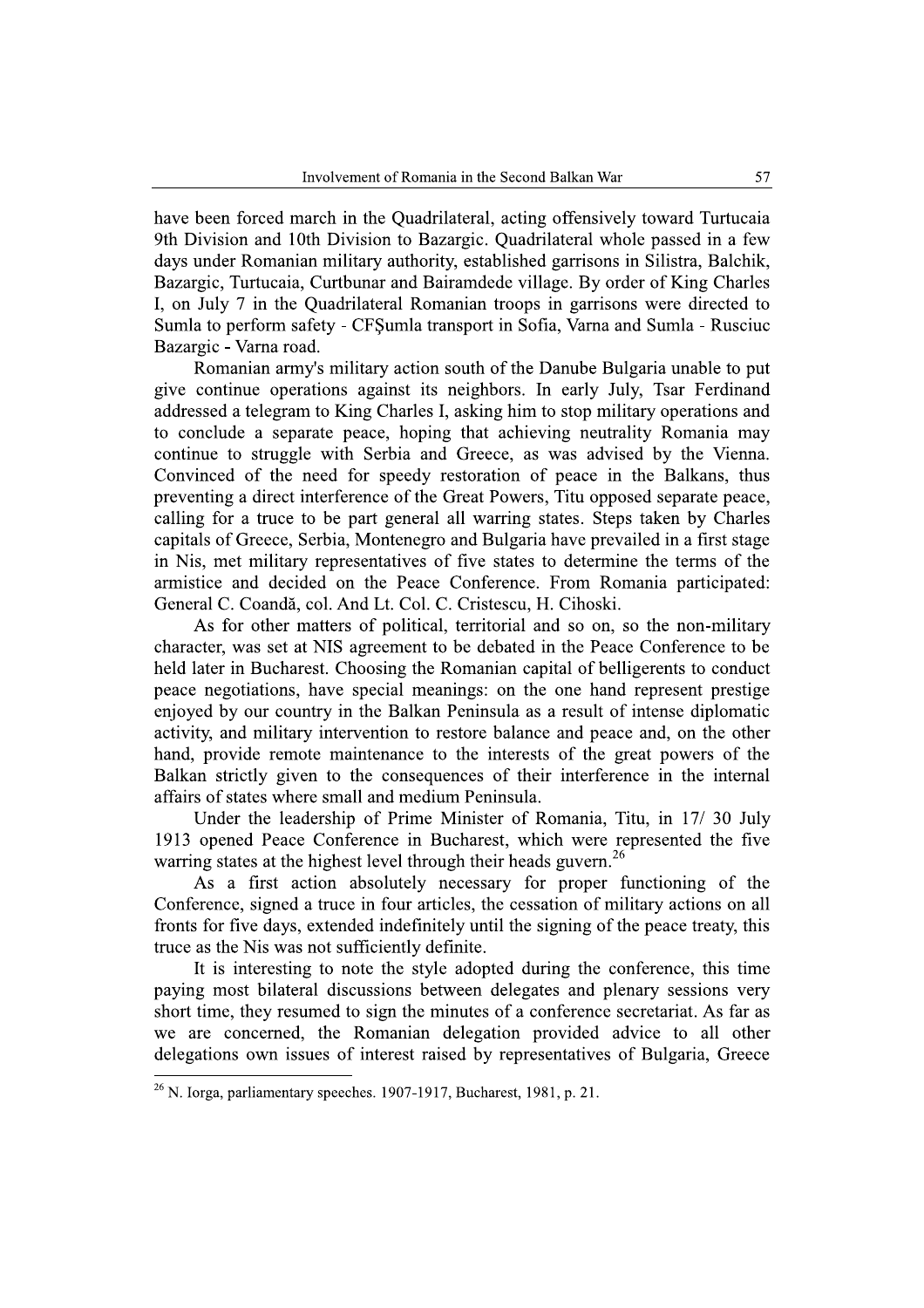and Serbia, being as expected, those relating to frontier Dobrogea and future situation of the Aromanian ethnicity three Balkan countries.

Sunday, July 28 / August 10, 1913 was signed in Bucharest Peace Treaty between Romania, Serbia, Greece, Montenegro, on the one hand and Bulgaria on the other hand<sup>27</sup> Treaty contained 10 articles and a secret protocol.

Most urgent problem for the Romanian state, Quadrilateral and found solution in Article 2 of the Treaty, which recognized the new Romanian-Bulgarian border, the Danube near the village Turksmil (10 km. Upstream Turtucaia) plateau cut Killi Radial and ends in the Black Sea, south of the village Ekren at 252 m elevation, a joint committee to finalize the field following. Romanian territory since the time of Mircea the Old mastered the entire Dobrogea, having an area of 8371 km2 and a population of 300,000 inhabitants, at the time most Turkish-Tatar.<sup>28</sup>

In the same article there was an obligation stipulated that in two years the Bulgarian government to demolish all the fortifications of the border with Romania, and the other articles stated that the Bulgarian army was to be demobilized and allied troops to leave Romanian Bulgarian territory two weeks demobilization of the Bulgarian Army. Article 9 provides grabnicul Instead, after ratification of prisoners of war. Formal exchange of instruments of ratification was made in Sinaia, in 17/30 August 1913.

Aromanian issue was resolved to ensuring the autonomy of schools and churches in the Balkan Aromanian (especially Macedonia) by bilateral agreements during the course of the Peace Conference between Romania, Bulgaria, Greece and Serbia. Once ratified the Peace Treaty by all belligerents, the Romanian army made its last mission in the Balkan War, the evacuation of the territory of Bulgaria. The operation commenced on August 4/17 troops lasted for two weeks, with some loss (about 1,000 deaths) caused by the cholera epidemic, was targeted three sectors crossing the Danube: Rahova- Bechet; Nikopole - Turnu Magurele and Šištovica - Zimnicea. With the necessary preventive measures due to the cholera epidemic and ensure marches August 31 / September 13, 1913, the Romanian army barracks are already home being demobilized.

A full summary of lessons on the Romanian military campaign of 1913 in Bulgaria was made later by General Alexander Averescu, with regard to his "General Report on the operations of the army to withdraw the declaration of mobilization and Danube<sup>729</sup>, but the most realistic assessment related to this important moment in the history of the Kingdom of Romania and his army, we

<sup>&</sup>lt;sup>27</sup> Le traite de Paix de Bukarest, du 28 juillet / 10 août 1913, précédé des protocoles de la conference, Bucarest, 1913.

 $^{28}$  The Treaty..., p. 282.

<sup>&</sup>lt;sup>29</sup> View A.M.R., fund M.C.G. (949/DMCE), Case No. 61, Vol. f. 1-24.